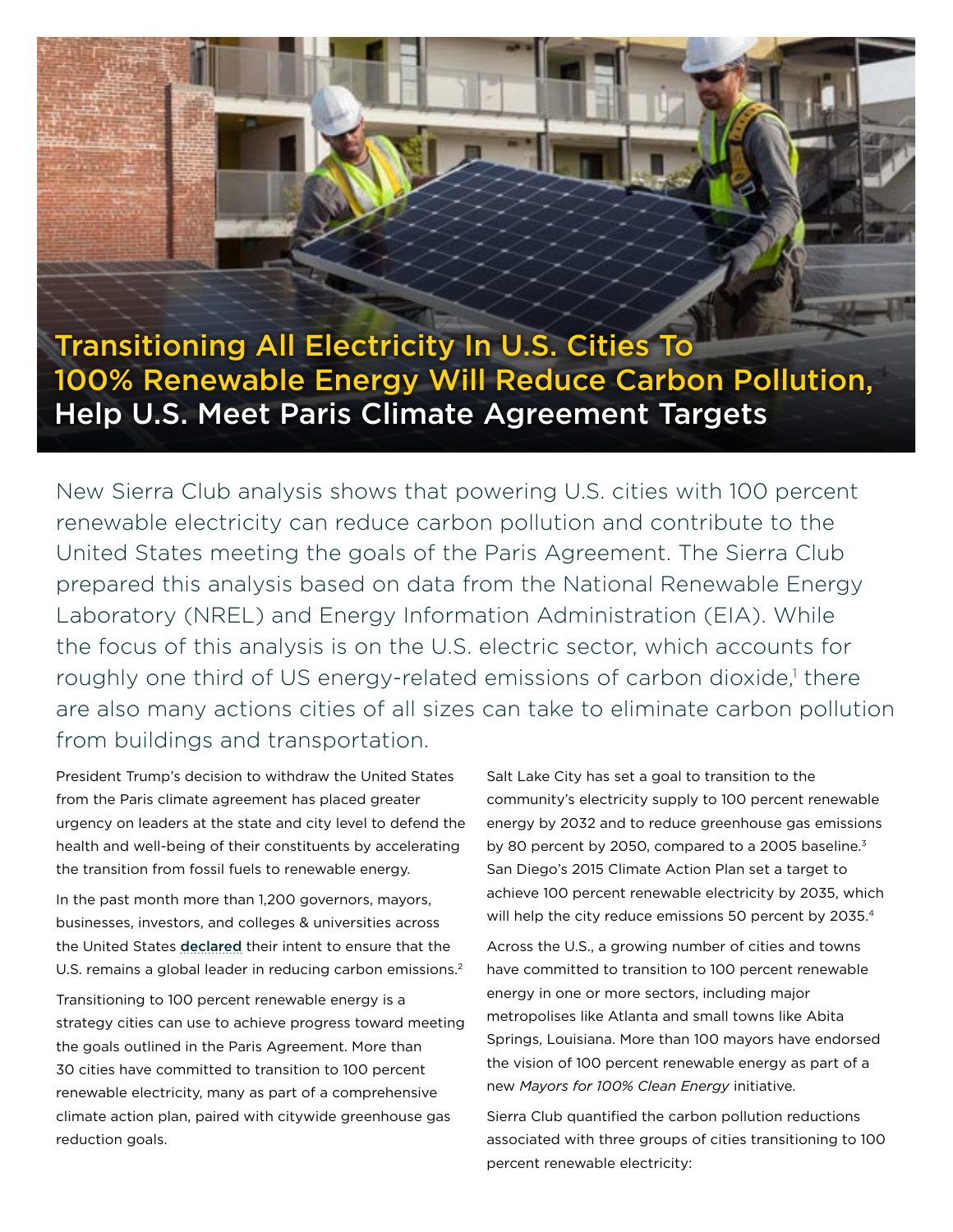- 1. Thirty-six U.S. cities that have passed local policy establishing a goal of powering all electricity use with 100 percent renewable energy. These cities represent a total estimated population of 5.9 million Americans.
- 2. One-hundred U.S. cities whose mayors have pledged to transition to 100 percent renewable energy by joining *Mayors for 100% Clean Energy,*5 an initiative launched in April that engages and recruits mayors to endorse a goal of 100 percent renewable energy in cities across the country. *Mayors for 100% Clean Energy* is co-chaired by Mayor Philip Levine of Miami Beach, Mayor Jackie Biskupski of Salt Lake City, Mayor Kevin Faulconer of San Diego, and Mayor Stephen K. Benjamin of Columbia, South Carolina.
- 3.The 1,400+ member cities of the United States Conference of Mayors (USCM), the nation's largest nonpartisan organization of cities, if they were to formally commit to transition to 100 percent renewable electricity. On June 23, USCM will host its annual meeting in Miami Beach. Ahead of the gathering, USCM Vice President Mayor Steve Benjamin, along with his *Mayors for 100% Clean Energy* Co-Chairs, introduced a landmark resolution that would establish support from the organization's membership for an urban policy goal of 100 percent renewable energy in the in cities nationwide. If approved, the measure would represent one of the most ambitious energy policies ever supported by USCM and could pave the way to community-wide 100 percent

renewable energy commitments in cities throughout the United States. The policy positions adopted at the annual meeting collectively represent the views of the nation's mayors and are distributed to the President of the United States and Congress.

### **KEY FINDINGS:**

Group 1: 36 cities committed to 100 percent renewable electricity

- **•** When these cities achieve their goal, it will reduce electric sector carbon dioxide emissions by 19.1 million metric tons per year, with 53 percent of these carbon emission reductions occurring by 2025.
- **•** 19.1 million metric tons per year of carbon emission reductions is greater than the total electric sector emissions of many states, including Nevada, New Jersey, Montana, or Maryland.<sup>6</sup>

Group 2: 100+ Mayors for 100% Clean Energy

- **•** If all 100 cities represented by *Mayors for 100% Clean Energy* were to transition to 100 percent renewable electricity, Sierra Club's analysis found that it would reduce electric sector carbon dioxide emissions by 34.5 million metric tons per year.
- **•** This is an amount greater than the electric sector emissions of 28 individual states, including Utah, Iowa, or South Carolina.7 The figure is roughly equivalent to Chile's total electric sector carbon emissions.8

|                                                                                        | <b>Number of</b><br><b>Cities</b> | <b>Population</b><br>(millions) | <b>Total</b><br><b>Electricity</b><br><b>Use</b><br>(million<br>MWh) | % of U.S.<br>electricity<br>consumption | <b>New</b><br><b>Renewable</b><br><b>Energy</b><br><b>Capacity</b><br>(GW) | <b>Potential</b><br>Carbon<br><b>Reductions</b> |
|----------------------------------------------------------------------------------------|-----------------------------------|---------------------------------|----------------------------------------------------------------------|-----------------------------------------|----------------------------------------------------------------------------|-------------------------------------------------|
| <b>Cities</b><br><b>Committed</b><br>to 100%<br><b>Renewable</b><br><b>Electricity</b> | 36                                | 5.8                             | 62                                                                   | 1.7%                                    | 15                                                                         | 19.1 million<br>metric tons                     |
| <b>Mayors in</b><br>support<br>of 100%<br><b>Renewable</b><br><b>Electricity</b>       | 100                               | 12.5                            | 125                                                                  | 3.4%                                    | 30                                                                         | 34.5 million<br>metric tons                     |
| <b>Members</b><br>of the U.S.<br><b>Conference</b><br>of Mayors                        | 1,481                             | 148                             | 1,558                                                                | 41.8%                                   | 422                                                                        | 619 million<br>metric tons                      |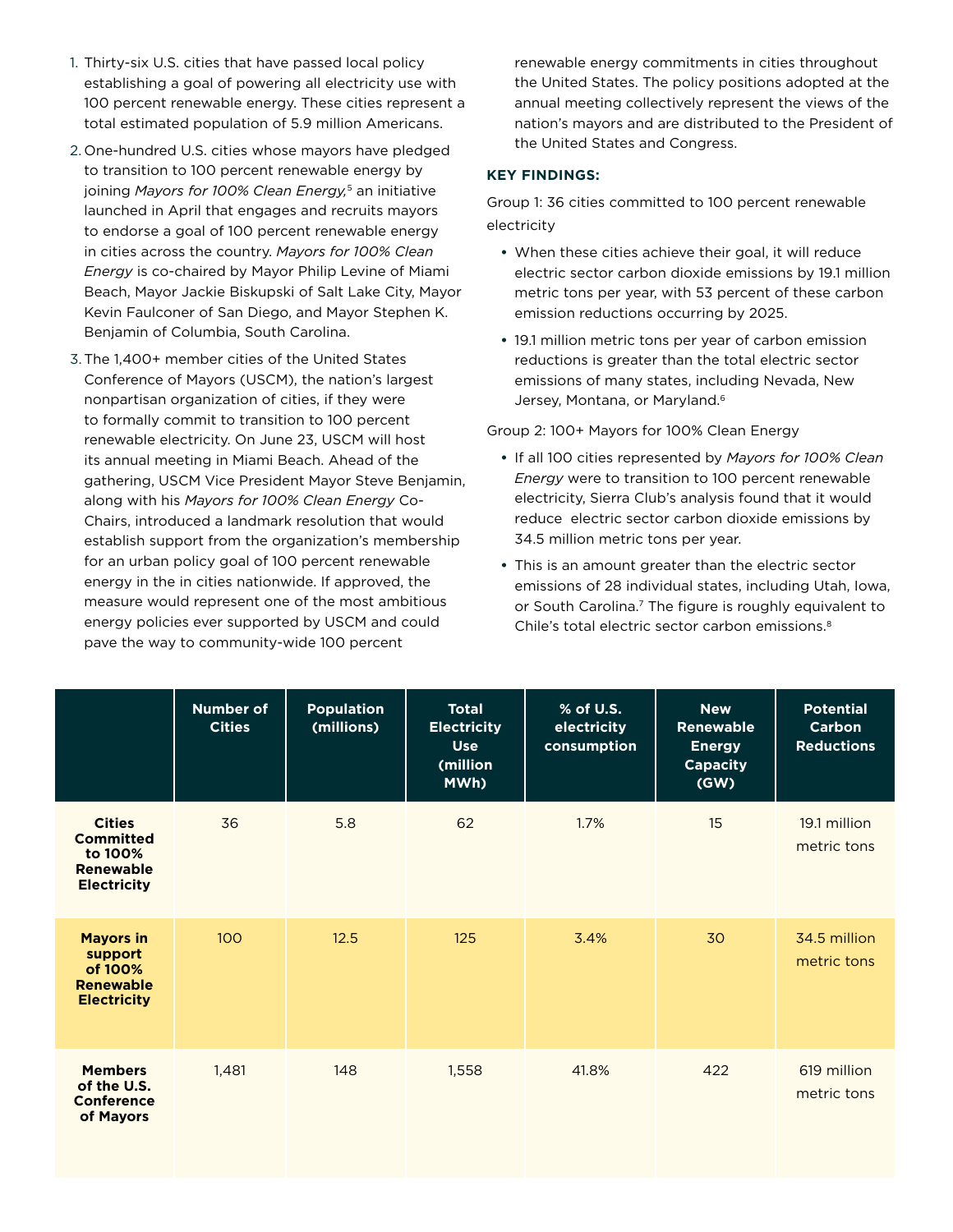Group 3: 1,481 United States Conference of Mayors member cities

- **•** If every city that is a member of the U.S. Conference of Mayors were to transition to 100 percent renewable electricity, it would reduce electric sector carbon dioxide emissions by 619 million metric tons.
- **•** This is roughly the equivalent of the total electric sector carbon emissions of Texas, Pennsylvania, Indiana, Florida, and Ohio combined. It is also 34% percent of 2016 U.S. electric sector carbon emissions.9

#### **DATA AND METHODOLOGY:**

Electricity consumption estimates (2013) for each city were taken from the [NREL's State and Local Energy Data](https://apps1.eere.energy.gov/sled/)  [\(SLED\) tool.](https://apps1.eere.energy.gov/sled/) Existing wind and solar electricity generation as well as legislated renewable portfolio standards were taken into account when estimating potential additional renewable energy generated by cities committing to move to 100 percent renewable energy.

The emissions reduction potential of this additional renewable energy generation was estimated using statespecific emissions factors for non-zero marginal cost electricity, derived from [EIA electric power sector carbon](https://www.eia.gov/environment/emissions/state/analysis/pdf/table3.pdf)  [dioxide emissions](https://www.eia.gov/environment/emissions/state/analysis/pdf/table3.pdf) (2014 reported and 2016 estimated) and [net generation](https://www.eia.gov/electricity/data/browser) datasets.

New renewable energy capacity was calculated using state-specific wind energy capacity factors. This calculation was performed for wind energy, purely for illustrative purposes. The city commitments would lead to a mixture of new wind and solar capacity.

Population numbers are taken from 2010 U.S. census data.

#### **CONCLUSION**

While President Trump retreats on climate action, local leaders across the United States are advancing bold and ambitious plans to accelerate the move away from fossil fuels. Transitioning to 100 percent renewable energy in



one or multiple sectors is an emerging strategy adopted by over 30 U.S. cities and supported by over 100 U.S. mayors. The U.S. Conference of Mayors, the nation's largest nonpartisan organization of cities and mayors, will also soon consider whether to formally support the goal of 100 percent renewable energy in cities nationwide.

According to a Sierra Club analysis of NREL and EIA data, transitioning to 100 percent clean electricity in cities across the country can help the United States meet its Paris climate commitments while achieving signification reductions in electric sector carbon pollution.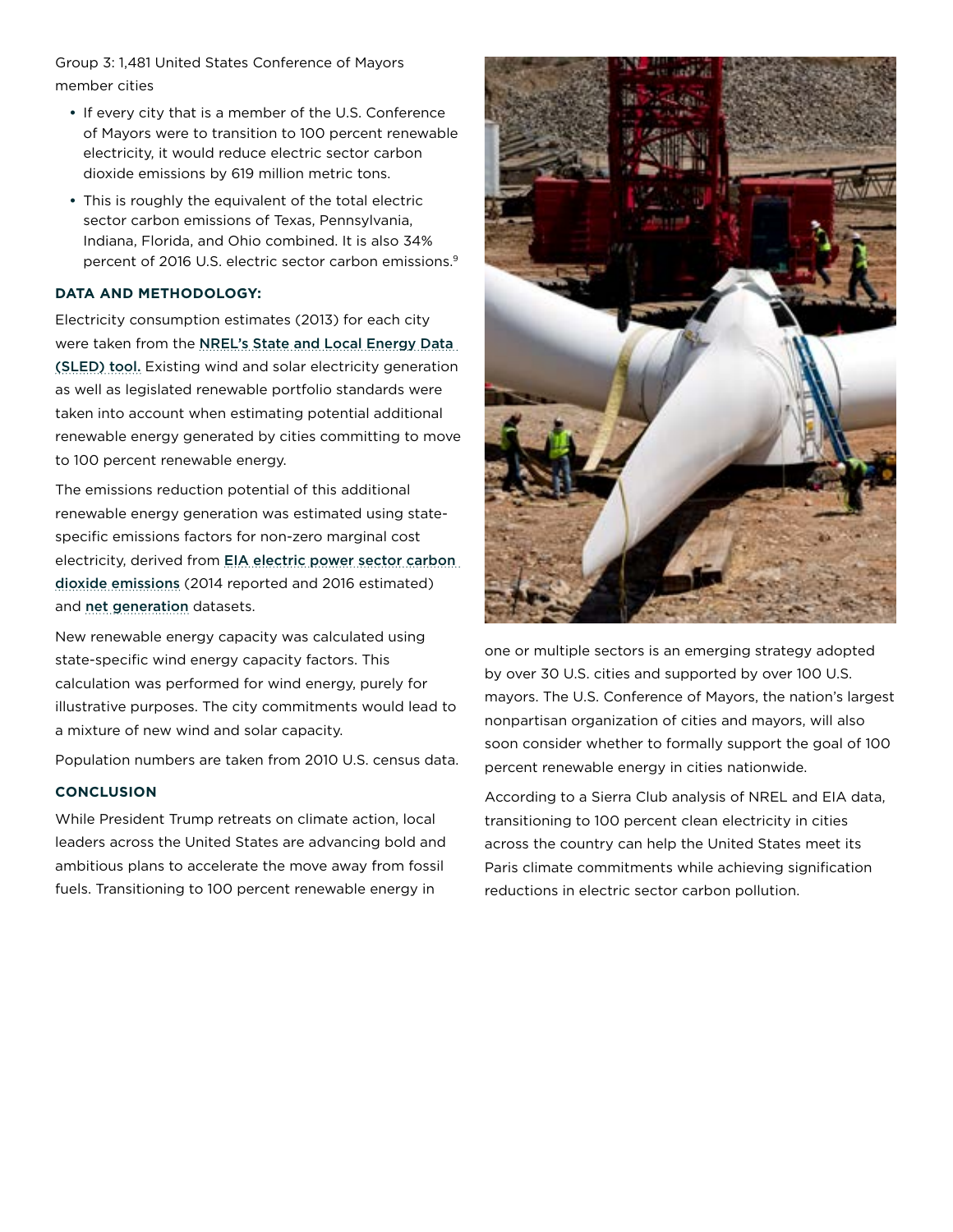## APPENDIX A: LIST OF CITIES COMMITTED TO 100% CLEAN ENERGY

| <b>Cities</b>          | <b>State</b> | <b>Date of Commitment</b> | <b>Population</b> | <b>Target Date</b>     |
|------------------------|--------------|---------------------------|-------------------|------------------------|
| <b>Aspen</b>           | CO           | May 2007                  | 6,658             | Achieved in 2015       |
| San Jose               | CA           | October, 2007             | 945,942           | 2022                   |
| <b>Rock Port</b>       | <b>MO</b>    | April 18, 2008            | 1,318             | Achieved in 2008       |
| Greensburg             | <b>KS</b>    | May 19, 2008              | 777               | Achieved in 2013       |
| <b>Kodiak Island</b>   | AK           | 2008                      | 6,130             | Achieved 99.5% in 2012 |
| <b>San Francisco</b>   | <b>CA</b>    | December 2010             | 805,235           | 2030                   |
| <b>Burlington</b>      | VT           | July 26, 2012             | 42,417            | Achieved in 2014       |
| Georgetown             | ${\sf TX}$   | 2012                      | 47,400            | 2017                   |
| Palo Alto              | CA           | <b>March 2013</b>         | 64,403            | 2017                   |
| <b>County of Taos</b>  | <b>NM</b>    | October 15, 2013          |                   | 2030                   |
| <b>Taos</b>            | <b>NM</b>    | October 22, 2013          | 5,716             | 2030                   |
| Questa                 | <b>NM</b>    | January 7, 2014           | 1,770             | 2030                   |
| <b>Eagle Nest</b>      | <b>NM</b>    | January 28, 2014          | 290               | 2030                   |
| <b>Taos Ski Valley</b> | <b>NM</b>    | February 4, 2014          | 313               | 2030                   |
| <b>Red River</b>       | <b>NM</b>    | March 21, 2014            | 477               | 2030                   |
| <b>Angel Fire</b>      | <b>NM</b>    | April 22, 2014            | 1,216             | 2030                   |
| <b>East Hampton</b>    | <b>NY</b>    | May, 20 2014              | 21,457            | 2030                   |
| San Diego              | <b>CA</b>    | December 15,2015          | 1,307,402         | 2035                   |
| Del Mar                | CA           | June 6, 2016              | 4,161             | 2035                   |
| <b>Salt Lake City</b>  | <b>UT</b>    | July 12, 2016             | 186,440           | 2032                   |
| Park City              | <b>UT</b>    | October 11, 20 16         | 7,558             | 2032                   |
| St. Petersburg         | FL.          | November 21, 2016         | 253,693           | 2030                   |
| <b>Boulder</b>         | CO           | December 6, 2016          | 97,385            | 2030                   |
| <b>Pueblo</b>          | CO           | February, 13 2017         | 108249            | 2035                   |
| <b>Moab</b>            | UT           | February 14, 2017         | 5,046             | 2032                   |
| <b>Abita Springs</b>   | ${\sf LA}$   | March 21, 2017            | 2,365             | 2030                   |
| <b>Madison</b>         | WI           | March 21, 2017            | 233,209           | <b>TBD</b>             |
| South Lake Tahoe       | <b>CA</b>    | April 18, 2017            | 21,403            | 2032                   |
| Cambridge              | <b>MA</b>    | April 24, 2017            | 105,162           | 2035                   |
| <b>Atlanta</b>         | GA           | May, 12017                | 420,003           | 2035                   |
| Southampton            | <b>NY</b>    | May 9, 2017               | 3,109             | 2025                   |
| Hanover                | <b>NH</b>    | May 9, 2017               | 8,636             | 2050                   |
| <b>Portland</b>        | OR           | June 1, 2017              | 583,776           | 2050                   |
| Santa Barbara          | <b>CA</b>    | June 6, 2017              | 88,410            | 2030                   |
| <b>Monterey</b>        | CA           | June 6, 2017              | 27,810            | 2040                   |
| Sarasota*              | FL.          | June 19, 2017             | 51,917            | 2040                   |
| Columbia*              | SC           | June 20, 2017             | 129,272           | 2036                   |

\*Commitments adopted but final adopted language not yet posted when this report was printed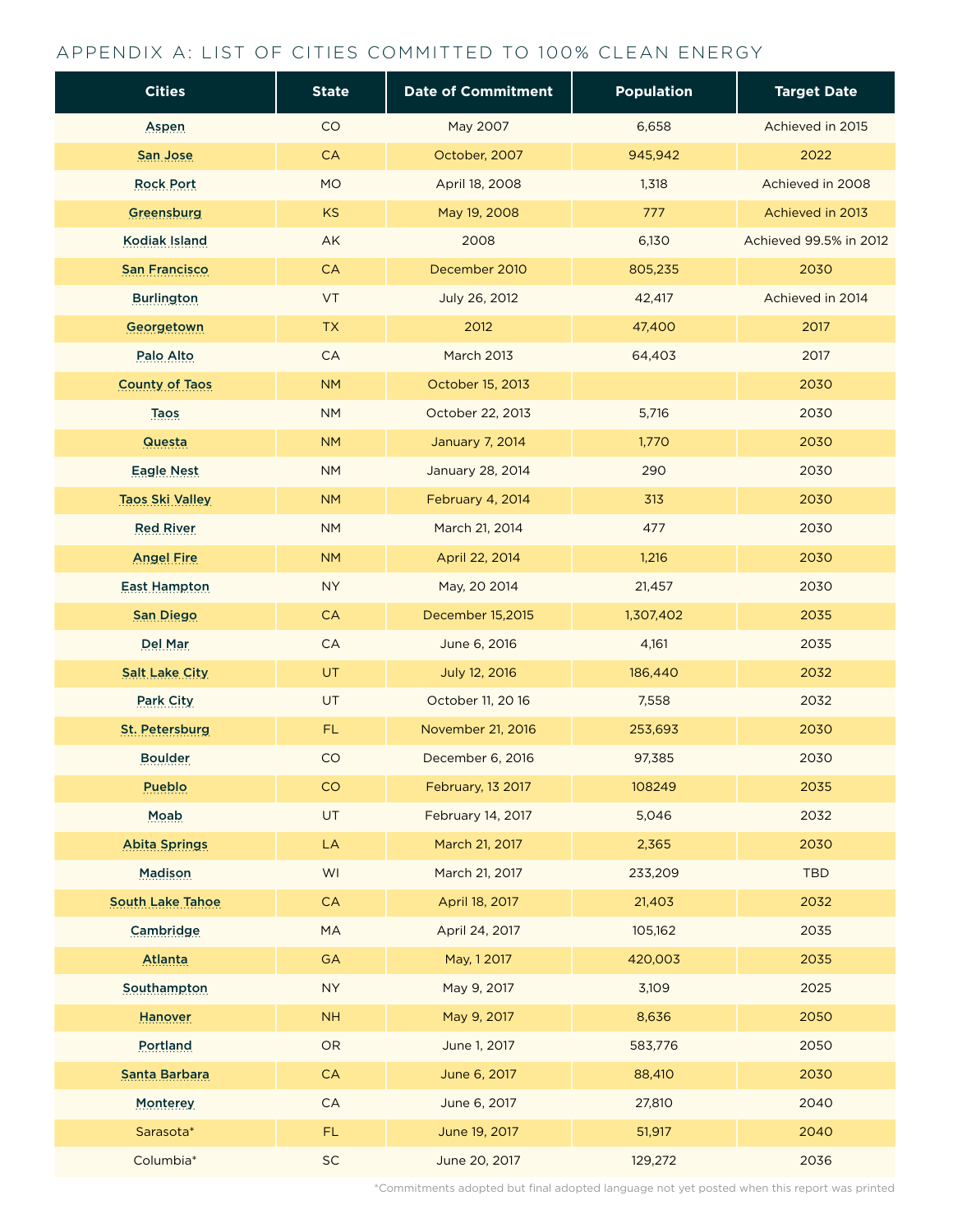### APPENDIX B: LIST OF MAYORS FOR 100% CLEAN ENERGY (AS OF JUNE 15, 2017)

|                | <b>Title</b>   | <b>Name</b>                    | <b>City</b>                     | <b>State</b>                      | Population (2010) |
|----------------|----------------|--------------------------------|---------------------------------|-----------------------------------|-------------------|
| 1              | Mayor          | <b>Philip Levine</b>           | Miami Beach                     | FL.                               | 87,779            |
| $\overline{2}$ | Mayor          | Jackie Biskupski               | <b>Salt Lake City</b>           | UT                                | 186,440           |
| 3              | Mayor          | Steve Benjamin                 | Columbia                        | SC                                | 129,272           |
| 4              | Mayor          | <b>Kevin Faulconer</b>         | San Diego                       | CA                                | 1,307,402         |
| 5              | Mayor          | <b>Eric Garcetti</b>           | Los Angeles                     | ${\sf CA}$                        | 3,792,621         |
| 6              | Mayor          | <b>Suzanne Jones</b>           | <b>Boulder</b>                  | CO                                | 97,385            |
| 7              | Mayor          | <b>Greg Lemons</b>             | <b>Abita Springs</b>            | LA                                | 2,365             |
| 8              | Mayor          | Sam Liccardo                   | San Jose                        | CA                                | 945,942           |
| 9              | Mayor          | <b>Mark Meadows</b>            | <b>East Lansing</b>             | MI                                | 48,579            |
| 10             | Mayor          | <b>Greg Scharff</b>            | Palo Alto                       | <b>CA</b>                         | 64,403            |
| 11             | Mayor          | Helene Schneider               | Santa Barbara                   | <b>CA</b>                         | 88,410            |
| 12             | Mayor          | <b>Steve Skadron</b>           | Aspen                           | CO                                | 6,658             |
| 13             | Deputy Mayor   | D. Dwight Worden               | Del Mar                         | ${\sf CA}$                        | 4,161             |
| 14             | Mayor          | <b>Ardell Brede</b>            | Rochester                       | MN                                | 106,769           |
| 15             | Mayor          | <b>Rick Kriseman</b>           | St. Petersburg                  | FL.                               | 244,769           |
| 16             | Mayor          | <b>Bob Dixson</b>              | Greensburg                      | KS                                | 779               |
| 17             | Mayor          | <b>Rosalynn Bliss</b>          | <b>Grand Rapids</b>             | MI                                | 188,040           |
| 18             | Mayor          | <b>Drew Fixell</b>             | Tarrytown                       | <b>NY</b>                         | 11,277            |
| 19             | Mayor          | Christopher Taylor             | Ann Arbor                       | MI                                | 113,934           |
| 20             | Mayor          | Phillip D. Kramer              | Franklin Township               | NJ                                | 5,045             |
| 21             | Mayor          | Ethan K. Strimling             | Portland                        | ME                                | 66,194            |
| 22             | Mayor          | Cary Glickstein                | <b>Delray Beach</b>             | <b>FL</b>                         | 60,522            |
| 23             | Mayor          | <b>Tom Butt</b>                | Richmond                        | CA                                | 103,701           |
| 24             | Mayor          | John Engen                     | Missoula                        | MT                                | 66,788            |
| 25             | Mayor          | Frank Bivona                   | <b>Franklin Lakes</b>           | NJ                                | 10,590            |
| 26             | Mayor          | Philip K. Stoddard             | South Miami                     | FL                                | 11,657            |
| 27             | Mayor          | Miro Weinberger                | <b>Burlington</b>               | VT                                | 42,417            |
| 28             | Mayor          | David Mejia                    | Alhambra                        | CA                                | 83,089            |
| 29             | Mayor          | John A Ostenburg               | Park Forest                     | $\ensuremath{\mathsf{IL}}\xspace$ | 21,975            |
| 30             | Mayor          | JoAnn B Seghini                | <b>Midvale City</b>             | UT                                | 27,964            |
| 31             | Mayor          | <b>Peter Rustin</b>            | Tenafly                         | NJ                                | 14,488            |
| 32             | Mayor          | <b>Skylar Peak</b>             | Malibu                          | ${\sf CA}$                        | 12,645            |
| 33             | Mayor          | Dave Coulter                   | Ferndale                        | MI                                | 19,900            |
| 34             | Mayor          | Nicola Smith                   | Lynnwood                        | <b>WA</b>                         | 35,836            |
| 35             | Mayor          | <b>Shelley Welsch</b>          | <b>University City</b>          | <b>MO</b>                         | 35,371            |
| 36             | Mayor          | Jordan Norley                  | Borough of West Chester         | PA                                | 18,461            |
| 37             | Mayor          | Mary Prochnow                  | Los Altos                       | CA                                | 28,976            |
| 38             | Mayor          | <b>Eugene Flinn</b>            | Palmetto Bay                    | FL                                | 23,410            |
| 39             | Mayor          | Lydia E Lavelle                | Carrboro                        | $NC$                              | 19,582            |
| 40             | Mayor          | Emmett V Jordan                | Greenbelt                       | <b>MD</b>                         | 23,068            |
| 41<br>42       | Mayor<br>Mayor | Lioneld Jordan<br>Heidi Harmon | Fayetteville<br>San Luis Obispo | AR<br>${\sf CA}$                  | 73,580<br>45,119  |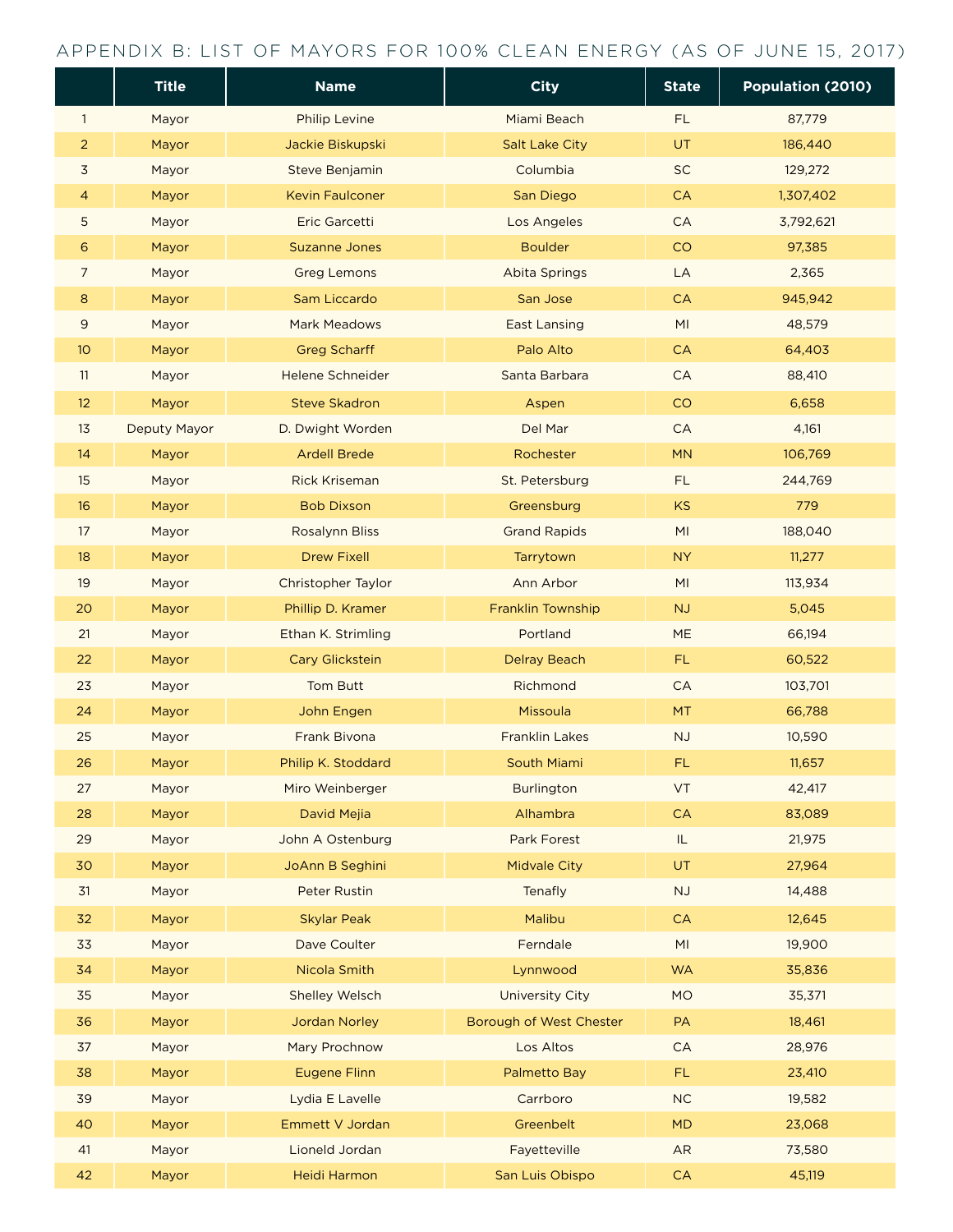### APPENDIX B: LIST OF MAYORS FOR 100% CLEAN ENERGY (AS OF JUNE 15, 2017)

|    | <b>Title</b>         | <b>Name</b>                 | <b>City</b>              | <b>State</b>                      | Population (2010) |
|----|----------------------|-----------------------------|--------------------------|-----------------------------------|-------------------|
| 43 | Mayor                | David S Cassetti            | Ansonia                  | <b>CT</b>                         | 19,249            |
| 44 | Mayor                | <b>Val Tollefson</b>        | <b>Bainbridge Island</b> | <b>WA</b>                         | 23,025            |
| 45 | Mayor                | <b>Annette M Blackwell</b>  | Maple Heights            | OH                                | 23,138            |
| 46 | Mayor                | John L Rowe, Jr.            | Portsmouth               | <b>VA</b>                         | 95,535            |
| 47 | Mayor                | <b>Bert H Steinmann</b>     | <b>Ewing Township</b>    | <b>NJ</b>                         | 35,707            |
| 48 | Mayor                | <b>Christopher Roberts</b>  | Shoreline                | <b>WA</b>                         | 53,007            |
| 49 | Mayor                | <b>Derrick Henry</b>        | Daytona Beach            | <b>FL</b>                         | 61,005            |
| 50 | Village<br>President | <b>Charles E Tokar</b>      | Village of Chicago Ridge | $\ensuremath{\mathsf{IL}}\xspace$ | 14,305            |
| 51 | Mayor                | <b>Catherine Blakespear</b> | Encinitas                | CA                                | 59,518            |
| 52 | Mayor                | Savita Vaidhyanathan        | Cupertino                | <b>CA</b>                         | 58,302            |
| 53 | Mayor                | Alan L Nagy                 | <b>Newark</b>            | <b>CA</b>                         | 42,573            |
| 54 | Mayor                | <b>Ted Winterer</b>         | Santa Monica             | CA                                | 89,736            |
| 55 | Mayor                | <b>Glenn Hendricks</b>      | Sunnyvale                | <b>CA</b>                         | 140,081           |
| 56 | Mayor                | <b>Mary Casillas Salas</b>  | Chula Vista              | <b>CA</b>                         | 243,916           |
| 57 | Mayor                | Glenn R Sylvester           | Daly City                | <b>CA</b>                         | 101,123           |
| 58 | Mayor                | <b>Judy Paul</b>            | <b>Town of Davie</b>     | FL.                               | 91,992            |
| 59 | Mayor                | <b>Bobby Hopewell</b>       | Kalamazoo                | MI                                | 74,262            |
| 60 | Mayor                | <b>Biff Traber</b>          | Corvallis                | <b>OR</b>                         | 54,462            |
| 61 | Mayor                | Tim Kabat                   | La Crosse                | WI                                | 51,320            |
| 62 | Mayor                | Patrick L Wojahn            | <b>College Park</b>      | <b>MD</b>                         | 30,413            |
| 63 | Mayor                | <b>Esther Manheimer</b>     | Asheville                | <b>NC</b>                         | 83,393            |
| 64 | Mayor                | <b>Buddy Dyer</b>           | Orlando                  | FL.                               | 238,300           |
| 65 | Mayor                | <b>Fred Shaw</b>            | Carpinteria              | <b>CA</b>                         | 13,040            |
| 66 | Mayor                | Len Pagano                  | St. Peters               | <b>MO</b>                         | 52,575            |
| 67 | Mayor                | <b>Lamar Fisher</b>         | Pompano Beach            | <b>FL</b>                         | 99,845            |
| 68 | Mayor                | <b>Elizabeth Patterson</b>  | <b>Benicia</b>           | CA                                | 26,997            |
| 69 | Mayor                | Mark Gamba                  | Milwaukie                | <b>OR</b>                         | 20,291            |
| 70 | Mayor                | Lily Mei                    | Fremont                  | CA                                | 214,089           |
| 71 | Mayor                | Kathy Sheehan               | Albany                   | <b>NY</b>                         | 97,856            |
| 72 | Mayor                | <b>Jesse Arreguin</b>       | <b>Berkeley</b>          | <b>CA</b>                         | 112,580           |
| 73 | Mayor                | <b>Bill Peduto</b>          | Pittsburgh               | PA                                | 305,704           |
| 74 | Mayor                | John F. Johnston            | Ojai                     | CA                                | 7,461             |
| 75 | Mayor                | Jennifer Roberts            | Charlotte                | NC                                | 731,424           |
| 76 | Mayor                | John Adornato               | <b>Oakland Park</b>      | FL.                               | 41,363            |
| 77 | Mayor                | <b>Gary Wikinson</b>        | Town of Frisco           | CO                                | 2,683             |
| 78 | Mayor                | <b>Bob Nation</b>           | Chesterfield             | <b>MO</b>                         | 47,484            |
| 79 | Mayor                | Dale Ross                   | Georgetown               | <b>TX</b>                         | 47,400            |
| 80 | Mayor                | <b>Brian Wenzka</b>         | Atglen Borough           | PA                                | 1,410             |
| 81 | Mayor                | <b>Barry Greenberg</b>      | Maplewood                | <b>MO</b>                         | 7,959             |
| 82 | Mayor                | Nina Jonas                  | Ketchum                  | ID                                | 2,720             |
| 83 | Mayor                | <b>Daniel Dietch</b>        | Surfside                 | <b>FL</b>                         | 5,996             |